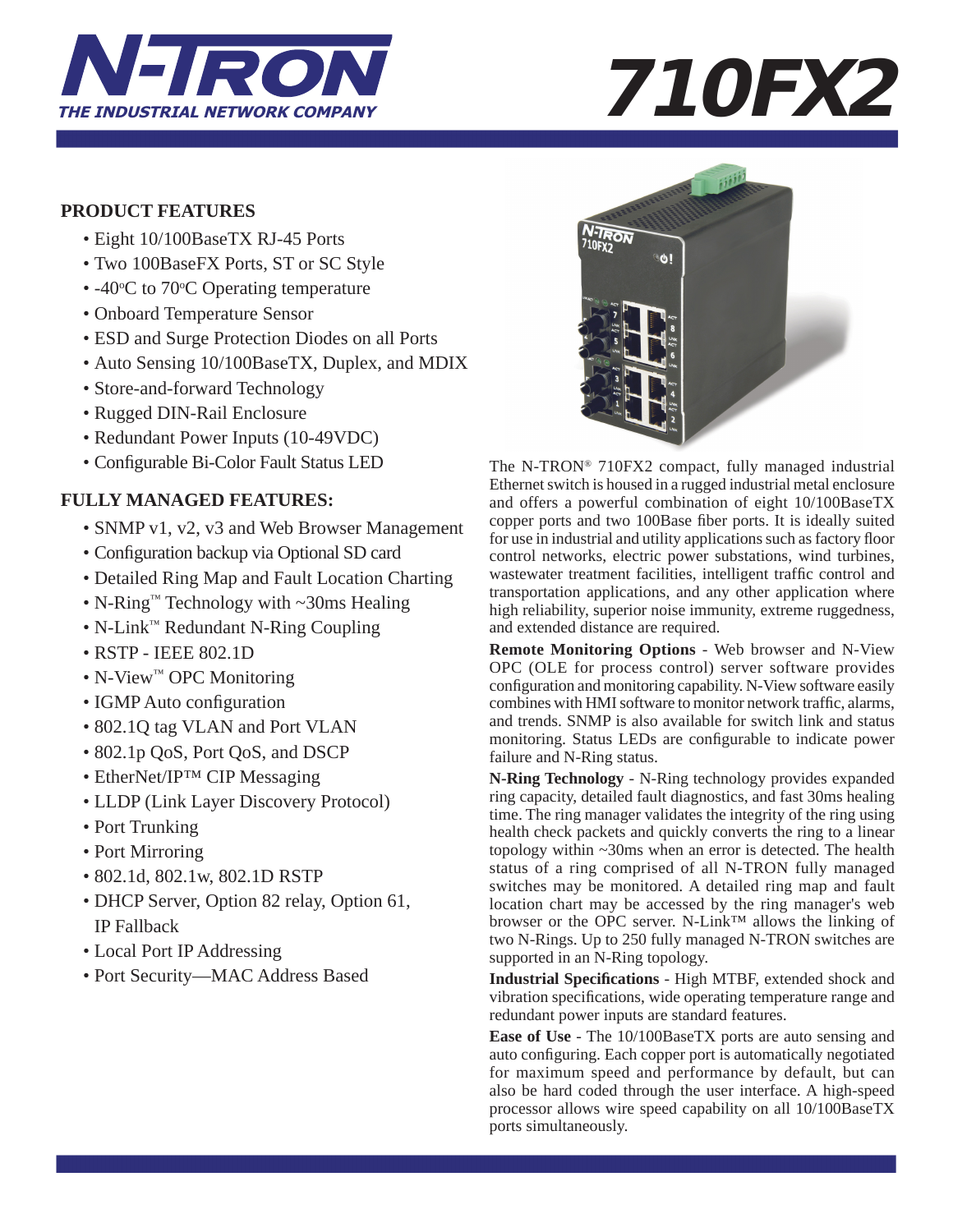

### +%\$: L&GdYWZWUHcbg

### **Gk IHW DfcdYfHYq**

*Number of MAC Addresses:* 8000 Aging Time: Programmable *Latency Typical:* 2.6 μs **Switching Method:** 

### **7 UgY'8 la Ybglcbg**

| 4.3"             | $(10.8 \text{ cm})$ |
|------------------|---------------------|
| 2.4"             | (6.1 cm)            |
| 4.6"             | $(11.5 \text{ cm})$ |
| 1.4 $lbs$        | $(0.6 \text{ kg})$  |
| 35 <sub>mm</sub> |                     |
|                  |                     |

### **9 WWFWU**

*Redundant Input Voltage:* 10-49 VDC (Regulated) *Input Current (max):* 415mA@24VDC *BTU/hr:* 33.99@24VDC *N-TRON Power Supply:* NTPS-24-1.3 (1.3A**#**24V)

### **9bi lfcba YbHJ**

**Operating Temperature: Storage Temperature:** *Operating Humidity:* 5% to 95%

C to  $70^{\circ}$ C C to  $85^{\circ}$ C (Non Condensing)

*Operating Altitude:* 0 to 10,000 ft.

### **G\cW\_UbXJ]VfUqcb`fWi`\_\YUX`acibhYXL**

*Shock:* 200g @ 10ms

*Vibration/Seismic:* 50g, 5-200Hz, Triaxial

# **FY]W]]m**<br>MTBE:

*MTBF:* >2 Million Hours

# : **JVYf Hf UbgWY]j Yf 7\ Uf UWWf JgHWg**

| <b>Fiber Length</b>       | $2km*$             | $15 km^{**}$       | $40km**$ | $80 km**$          |
|---------------------------|--------------------|--------------------|----------|--------------------|
| <b>TX Power Min</b>       | $-19$ d $Bm$       | $-15$ d $Bm$       | -5dBm    | -5dBm              |
| <b>RX Sensitivity Max</b> | $-31dBm$           | $-31$ d $Bm$       | $-34dBm$ | $-34dBm$           |
| Wavelength                | 1310 <sub>nm</sub> | 1310 <sub>nm</sub> | 1310nm   | 1550 <sub>nm</sub> |

\* Multimode Fiber Optic Cable \*\* Singlemode Fiber Optic Cable

### BYIk cf\_AYX]U

*10BaseT:* >Cat3 Cable

*100BaseTX:* >Cat5 Cable

### **7** cbbYWcfg

*10/100BaseTX:* Eight (8) RJ-45 Copper Ports *100BaseFX:* Two 100BaseFX Ports, ST or SC

### **FYWEA A YDXYX'K if jb['7'YUfUbWY**

*Front*: 4" (10.2 cm) *Side*: 1" (2.6 cm)

# **FYI** i `Urcfm5 ddfcj Ug

*FCC: Title 47, Part 15, Subpart B, Class A; ICES-003: Class A; ANSI C63.4 CE: EN 61000-6-2, 4; IEC 61000-4-2, 3, 4, 5, 6, 8, 11 GOST-R Certifi ed, RoHS Compliant UL/cUL: UL 508 and ANSI/ISA-12.12.01-2007 Class I, Div 2, Groups A, B, C, and D; T4*

### 8 Yg][ bYX'**lc** 'Wead`mik ]h.

*IEEE 1613 for Electric Utility Substations NEMA TS1/ TS2 for Traffi c control IEC-61850*

# 7 cbHJWh=b2cfa Uh]cb<sup>·</sup>



REV 100617

® 2010 N-TRON, Corp. N-TRON and the N-TRON logo are trademarks of N-TRON, Corp. Product names mentioned herein are for identification purposes only and may be trademarks and/or registered trademarks of their respective company. Specifications subject to change without notice. The responsibility for the use and application of N-TRON products rests with the end user. N-TRON makes no warranties as to the fitness or suitability of any N-TRON product for any specific application. N-TRON Corporation shall not be liable for any damage resulting from the installation, use, or misuse of this product. Printed in USA.